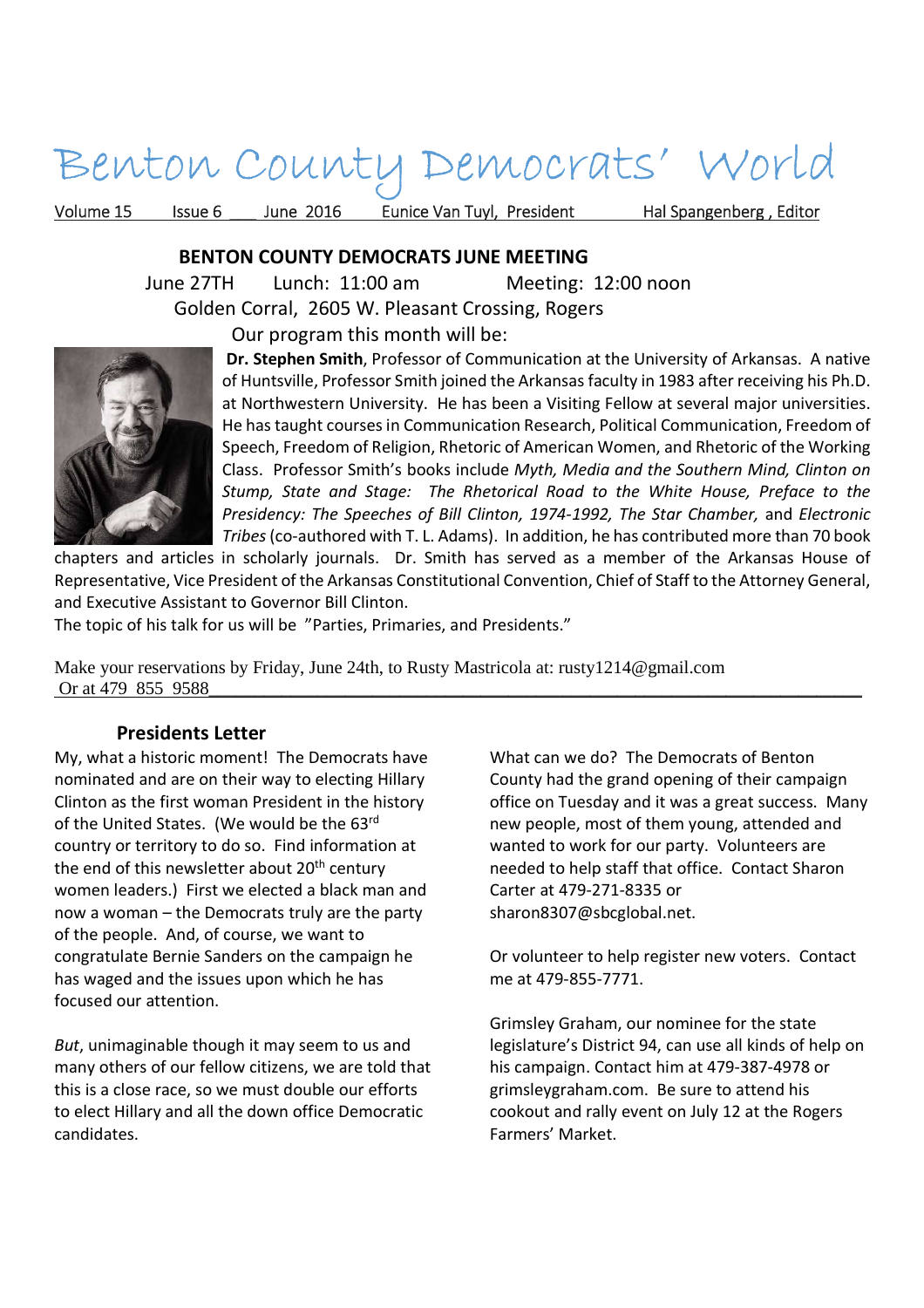And of course, donations are always critical and gladly accepted. Mail to Benton County Democrats, PO Box 2258, Bentonville 72712.

We are also currently selling Democratic items both so you can show your pride and as a fundraiser. Items include buttons, bumper stickers, lapel pins, earrings, pins and coasters. You can see them at our monthly meeting, the campaign office or call me at 479-855-7771.

These next five months will be very busy ones for our county party. We hope to see you at many events!

#### **\_\_\_\_\_\_\_\_\_\_\_\_\_\_Eunice\_\_\_\_\_\_\_\_\_\_\_\_\_**

May 23, 2016 General Meeting Golden Corral Restaurant – Rogers, AR

President Eunice Van Tuyl called the meeting to order at 12:00. She welcomed new attendees, guest speakers and visitors. Jim Van Tuyl led us in the pledge of allegiance.

Vice President Richard Bland introduced our guest speaker Mauricio Herrera. Mr. Herrera is a practicing attorney and legal expert on immigration in Lowell, AR. He moved to the United States from El Salvador in 1984. Mr. Herrera discussed how legal and undocumented immigrants have helped lay railroads, build cities, and start businesses in America. A Power Point presentation showed legal immigration by decades from different countries and how they have affected our country. .

The minutes and treasurer's reports were approved unanimously. Eunice asked for volunteers to help with the elections and stated that poll workers will be paid \$9.00 an hour. Please contact Eunice if you are interested. She stated that everyone should make sure they have the correct address on their voter registration to alleviate any delays when voting.

Campaign headquarters for this year will be located at Turtle Creek Plaza, 2301 Walnut Street, Suite 5 in Rogers, AR. The Democratic Party of Benton County will have a grand opening on June 14 from 4:00 to 7:00. Light refreshments will be served. Volunteers are encouraged to sign up to work. You may contact Sharon Carter at 479-721-1633, or call 479-986- 0714.

David Cauldwell announced the DPA will host a rally for the local democratic candidates on Sat. June 25 from 4:00 - 7:00 at the Farmers Market in downtown Rogers. Food will be provided.

Bill Beck gave a report on the movie "Captain Fantastic" as a fund raiser for July 30. He will need 50 people or more to book the theatre.

The meeting was adjourned at 1:14.

Respectfully Submitted by Secretary Betty Cauldwell

**Treasurer's Summary for May 2016**  Beginning Balance \$2,115.98 Income: Blue Bowls \$72.90 Dues \$49.17 Fundraisers \$20.94 Total \$143.01 **Expenses** Publicity \$14.98 Total \$14.98 Ending Balance \$2,244.01 Respectfully submitted: Joel Ewing, Treasurer

#### **MEET OUR CANDIDATES**

### **Grimsley Graham, State Representative, District 94**

Team Graham has momentum on our side! The progress we made in the 2014 cycle has provided us with a great jumping off point in 2016. We wrapped up a great fundraiser hosted by Thurman Metcalf at his gardens last Sunday. Attendance was even higher than in 2014!

We are hosting a fundraiser at the home of David & Marilyn Swearingen with Sharon Orlopp on June 17th from 5-7pm and DPA Chair Vince Insalaco and Marci Riggs are hosting a fundraiser for our campaign in Little Rock on Tuesday, June 21st.

We are working with the DPA and the Central Committee to host an outreach event for Benton County democrats in the evening of Saturday, June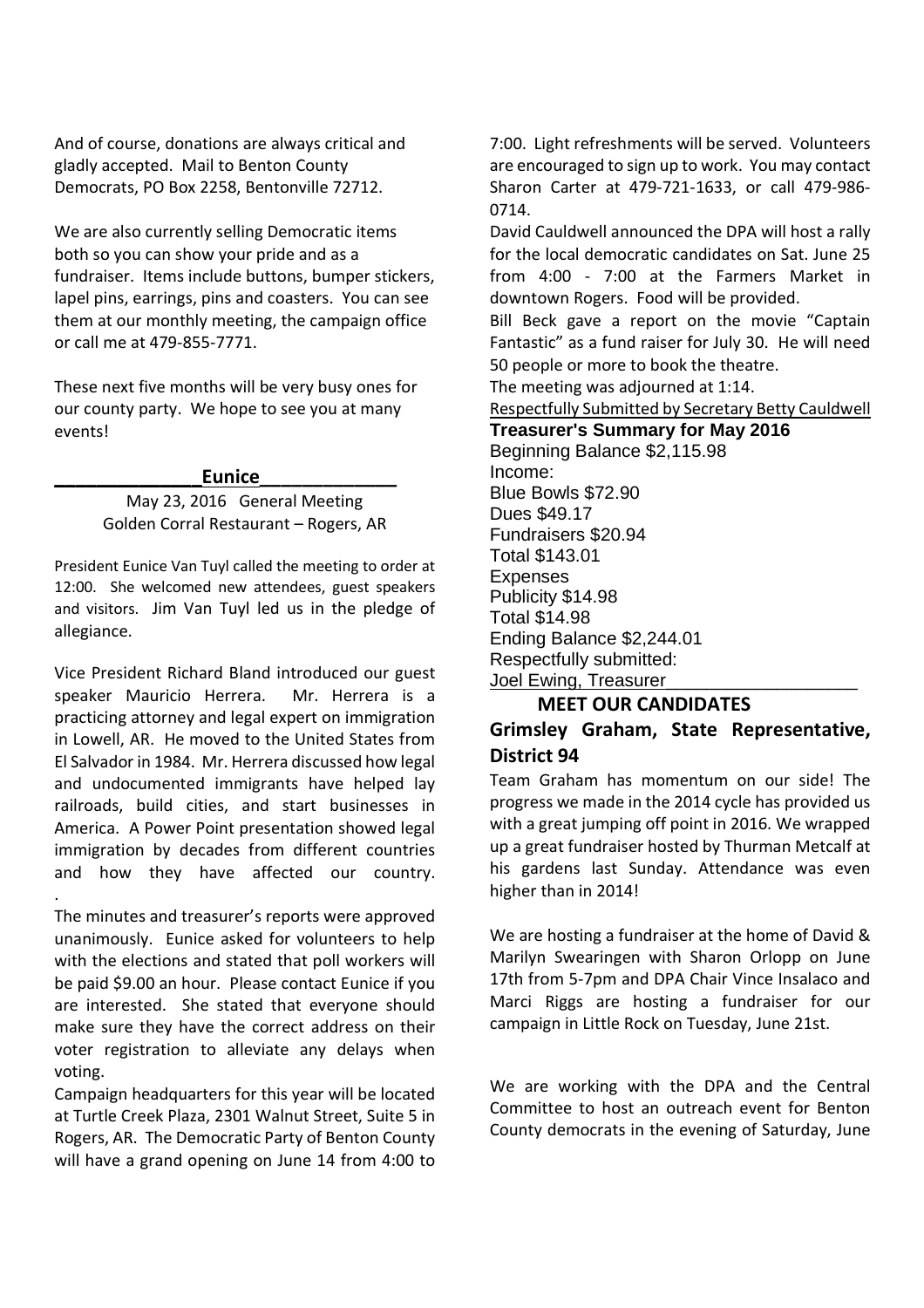25th at the new downtown Farmers Market in Rogers. More details to come!

If you are looking to help, please contribute by going to Grimsleygraham.com or sending a check made payable to Grimsley Graham for State Rep to: P.O. Box 1565, Rogers AR 72757. You can also email Ezra at ezra@arkdems.org if you want to volunteer with our campaign!

Thank you, Ezra Smith (479) 387-4978

#### **Conner Eldridge, Candidate for U.S. Senate**

Since announcing his candidacy for the U.S. Senate in September 2015, former U.S. Attorney Conner Eldridge has been busy doing the most important part of a Senator's job: meeting with Arkansans and listening to their ideas and concerns.

To that end, Conner has been traveling the state with his #HearARVoices tour. On this tour, Conner has met with thousands of Arkansans, heard their stories and concerns and guaranteed a strong, new voice on their behalf. "For too long, Washington has ignored Arkansans and the problems we face every day," said Eldridge. "That will change when I'm elected to the Senate."

The #HearARVoices tour has taken Conner from the Lawrence Memorial Hospital—a hospital in Walnut Ridge that likely would have closed if not for Arkansas Works, the bipartisan Private Option—to the Bradley County Pink Tomato Festival in Warren, and everywhere in between. By next month, Conner will have visited all 75 counties in Arkansas, demonstrating his commitment to serving and knowing the entire state.

Conner believes that serving Arkansas also means that Arkansans deserve an honest debate about the issues that matter to our state and to America. Throughout the rest of his campaign Conner will be travelling the state in a restored 1953 Dodge pickup truck.



The truck will be carrying two podiums, and Conner has challenged his opponent, Senator John Boozman, to debate him on the truck—anytime, anywhere. Senator Boozman has remained unsurprisingly absent, but Conner will be ready if and when Boozman decides to face the voters of Arkansas\_\_\_\_\_\_\_\_\_\_\_\_\_\_\_\_\_\_\_\_\_\_\_\_\_\_\_\_\_\_\_\_\_\_

## **Rey Hernandez**



 $Arkancos$  LULAC

State Director,

| 7 ARQUESCO L'OLIVO            |  |  |
|-------------------------------|--|--|
| <b>DSI Security Services.</b> |  |  |
| LULAC                         |  |  |
| NWA Workers' Justice Center,  |  |  |
| Benton County Quorum Court,   |  |  |
| University of Arkansas        |  |  |
|                               |  |  |

Education University of Arkansas at Fayetteville

Rey is a candidate for Benton County Justice of the Peace for District 2. He was JP for District 2 during 2014 and 2015 and seeks to return to the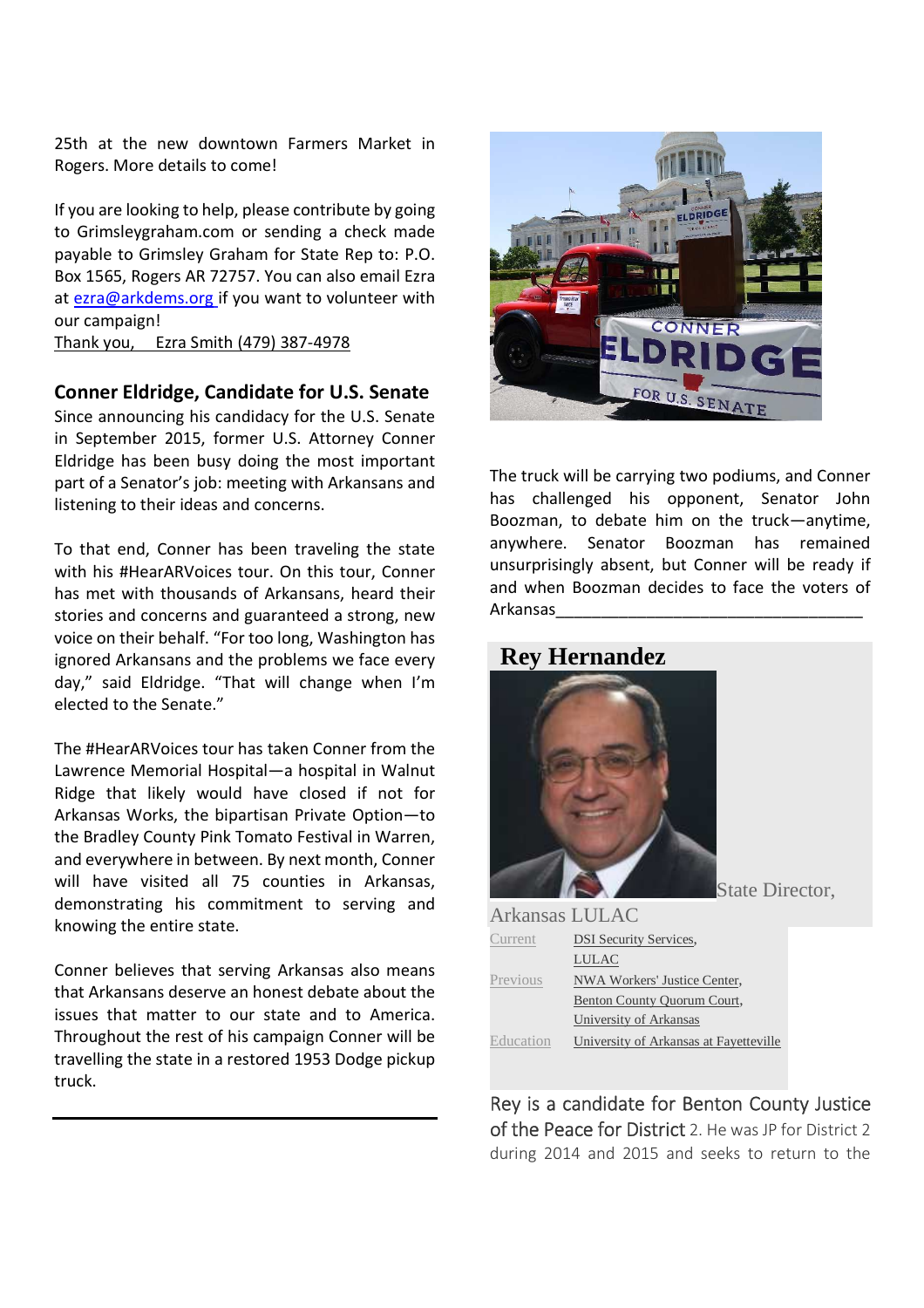Quorum Court. He is a veteran and has lived and worked in Northwest Arkansas since 1989. He has developed a large professional, political, and personal network while finding ways to serve the growing Hispanic community of the area. He takes pride in work and in his ability to have a positive influence on the education and success of others. Rey has served on the boards of many local nonprofit organizations and has given many countless hours of volunteer service to better our community. His personal mission statement is "To improve the lives of those people who come into his life through his talents and service."

#### **2016 Summer political activities**

 **June 22**: Benton County Democrats Executive Board Meeting.

 **June 27**: Benton County Democrats' meeting at the Golden Coral on Pleasant Grove Road in Rogers from 11:00 AM to 1:00 PM. Speaker begins at noon.

 **July** 9: Rally and cookout at the downtown Rogers Farmers' Market from 4:00 Pm to 7:00 PM, cosponsored by the Grimsley Graham campaign, the Democratic Party of Arkansas and the Benton County Democrats.

 **July** 12: Monthly meeting of the Democratic Party of Benton County at the campaign headquarters at Turtle Creek Plaza on Walnut Street in Rogers.

 **July 15**: President Bill Clinton will speak at the Arkansas Democratic Party Celebration at the Verizon Arena in Little Rock. For reduced price tickets (down from \$200 to \$150), contact Thurman Metcalf at 479-636-0059.

 **July 20**: Benton County Democrats Executive Board meeting.

 **July 25:** Benton County Democrats Luncheon Meeting at 11:00 AM at the Golden Corral in Rogers. The speaker will begin at noon

 **July 30:** Our movie fundraiser, "Captain America" will be at the Malco Theater in Rogers at 10:00 AM. Tickets will be available for \$13.00 at the Benton County Democrats Meeting, the Democratic Party of Benton County campaign headquarters, or from Bill Beck at 479-986-0714 or at the door.

 **August 9**: Monthly meeting of the Democratic Party of Benton County at Turtle Creek Plaza headquarters.

 **August 16**: Benton County Democrats Executive Board meeting.

 **August 22**: Benton County Democrats Luncheon Meeting at 11:00 AM at the Golden Corral in Rogers. Speaker will begin at 1:00 noon.

 **September 10**: Little Flock picnic to meet the candidates and other Democrats. More information to follow in August

**Bumper Stickers, Buttons, Pins and more**: Don't forget tostop by the table at our meeting and pick up your favorite item. The donation amount is listed by each item.

## **FROM POLITICO The Republican Platform**

**Health Care**: Just die **Economic** Recovery: More tax cuts for the wealthy

**Jobs:** Low Pay/Part Time /No benefits

**Women's Rights:** Back to the 50's

**Civil Rights:** Back to the 50's **Gay rights:** Back to the 50's

**Social Security:** Give it to wall **Street** 

**Energy:** Frack baby Frack

**Environment:** Destroy it one well at a time

**National Debt:** Cut programs/

buy more weapons

**Wall Street Reform:** The banks own everything

**The American Dream: Unending debt**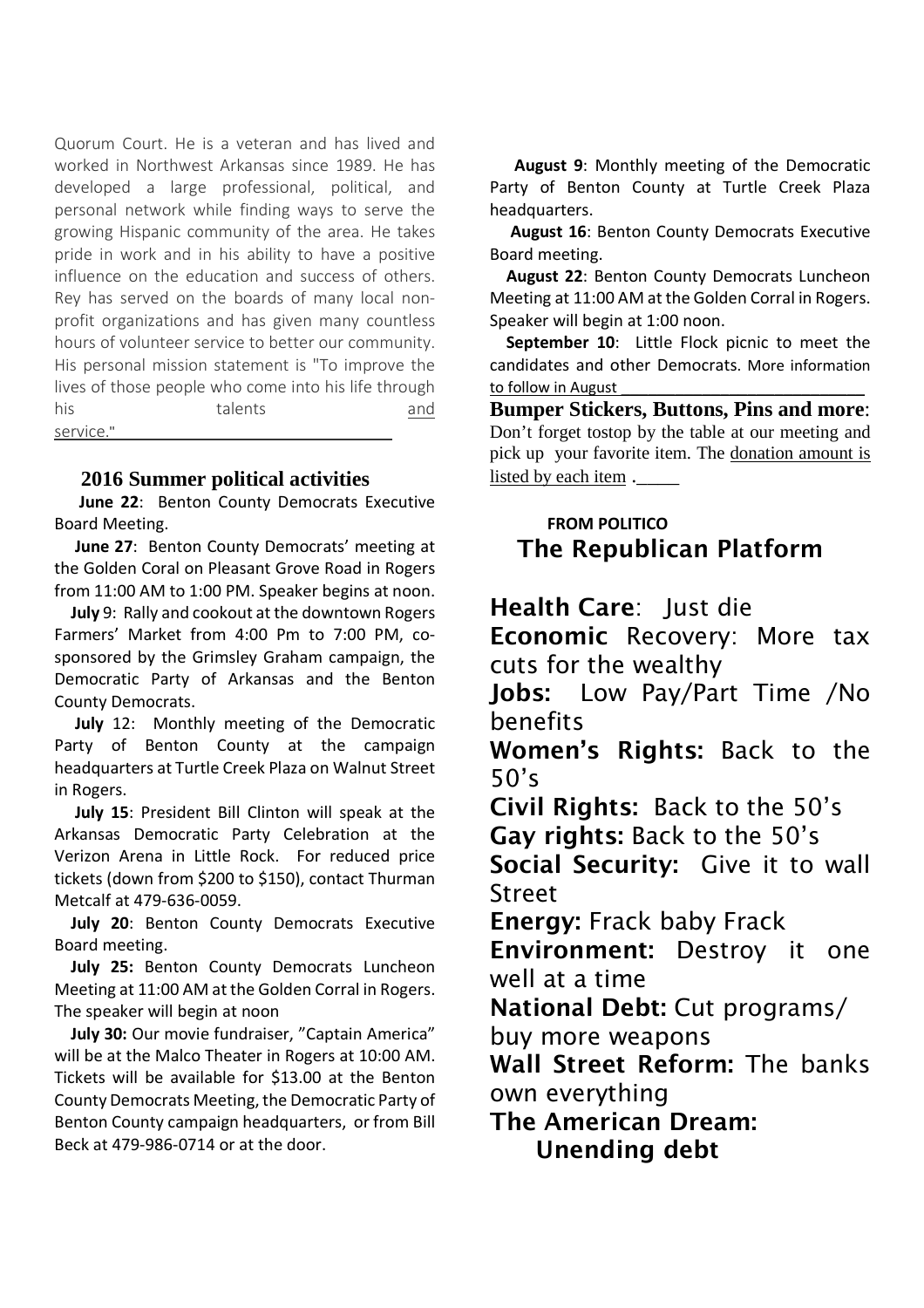## **FEMALE RULERS OF THE WORLD**

|                             |                           | <b>Prime</b> |                                   |                           |
|-----------------------------|---------------------------|--------------|-----------------------------------|---------------------------|
| Country                     | <b>President Minister</b> |              |                                   | Year                      |
| Sri Lanka                   |                           | X.           | Sirimavo Bandaranaike             | 60 - 65, 70 - 77, 94 - 00 |
|                             |                           | X            | Chandrika Kumaratunga             | 94                        |
|                             | $\mathsf{X}$              |              | Chandrika Kumaratunga 94 - 05     |                           |
| India                       |                           | X            | Indira Gandhi                     | $66 - 77, 80 - 84$        |
|                             | X (acting)                |              | Pratibha Patil                    | $07 - 12$                 |
| China                       | X (acting)                |              | Song Qingling                     | 68 - 72, 79 - 80          |
| Israel                      |                           | $\sf X$      | Golda Meir                        | $69 - 74$                 |
|                             | X                         |              | Dalia Itzik                       | 07                        |
| Argentina                   | $\mathsf{X}$              |              | Eva Peron                         | 74 - 76                   |
|                             | X (interim)               |              | Cristina Fernandez                | $09 - 15$                 |
| Central African Republic    |                           | $\sf X$      | Elisabeth Domitien                | $75 - 76$                 |
|                             | X                         |              | Catherine Samba-Panza             | $14 - 16$                 |
| <b>Great Britain</b>        |                           | X            | Margaret Thatcher                 | 79 - 90                   |
| Portugal                    |                           | X            | Maria Pintasilgo                  | 79 - 80                   |
| <b>Bolivia</b>              |                           | X            | Lydia Tejada                      | 79 - 80                   |
| Dominica                    |                           | X            | Dame Eugenia Charles              | $80 - 95$                 |
| Iceland                     | X                         |              | Vigdis Finnbogadottir             | $80 - 96$                 |
| Norway                      |                           | X            | Gro Brundtland                    | 81, 86 - 89, 90 - 96      |
| San Marino                  | X                         |              | Maria Angelini                    | 81                        |
|                             | X                         |              | Gloriana Ranocchini               | 84, 89-90                 |
|                             | $\mathsf{X}$              |              | Edda Ceccoli                      | $91 - 92$                 |
|                             | X                         |              | Patrizia Busignani                | 93                        |
|                             | X                         |              | Maria Michelotti                  | $\mathbf{0}$              |
|                             | X                         |              | Rosa Zafferani                    | 99,08                     |
|                             | $\mathsf{X}$              |              | Valeria Ciavatta                  | $03 - 04, 14$             |
|                             | X                         |              | Fausta Morganti                   | 05                        |
|                             | $\mathsf X$               |              | Assunta Meloni                    | 08 - 09                   |
|                             | X                         |              | Maria Berti                       | 11                        |
|                             | X                         |              | Lorella Stefaneili                | $15 - 16$                 |
| Yougoslavia                 |                           | X            | Milka Planinc                     | $82 - 86$                 |
| Malta                       | $\mathsf{X}$              |              | Agatha Barbara                    | 82-87                     |
|                             | X (acting)                |              | Marie-Louise Preca                | $14 - $                   |
| <b>Netherlands Antilles</b> |                           | X            | Maria Liberia-Peters              | 84 - 86, 88 - 93          |
|                             |                           | X            | Susanne Camelia-Romer 93, 98 - 99 |                           |
| <b>Turkey</b>               |                           | X            | <b>Tansu Ciller</b>               | $93 - 95$                 |
| Guinea Bissau               | X                         |              | Carmen Pereira                    | 84                        |
| Philippines                 | $\mathsf{X}$              |              | Corazon Aquino                    | $86 - 92$                 |
|                             | X (acting)                |              | Gloria Macapagal-Arroyo           | $01 - 10$                 |
| Pakistan                    |                           | $\mathsf{X}$ | <b>Benazir Bhutto</b>             | 88 - 90, 93 - 96          |
| Myanmar (Burma)             | X                         |              | Aung Kyi                          | not allowed to serve      |
| Lithuania                   |                           | $\mathsf{X}$ | Kazimiera Prunskiena              | $90 - 91$                 |
|                             | X (interim)               |              | Dalia Grybauskaite                | $09 - $                   |
| Haiti                       | $X$ (acting)              |              | Ertha Pascal-Trouillot            | $90 - 91$                 |
|                             |                           | X            | Claudette Werleigh                | $95 - 96$                 |
| East Germany                | X                         |              | Dr. Sabine Bergmann-Poh90         |                           |
| Nicaragua                   |                           | X            | Violeta Chamorro                  | $90 - 97$                 |
| Ireland                     | X                         |              | Mary Robinson                     | $90 - 97$                 |
|                             | X                         |              | Mary McAleese                     | $97 - $                   |